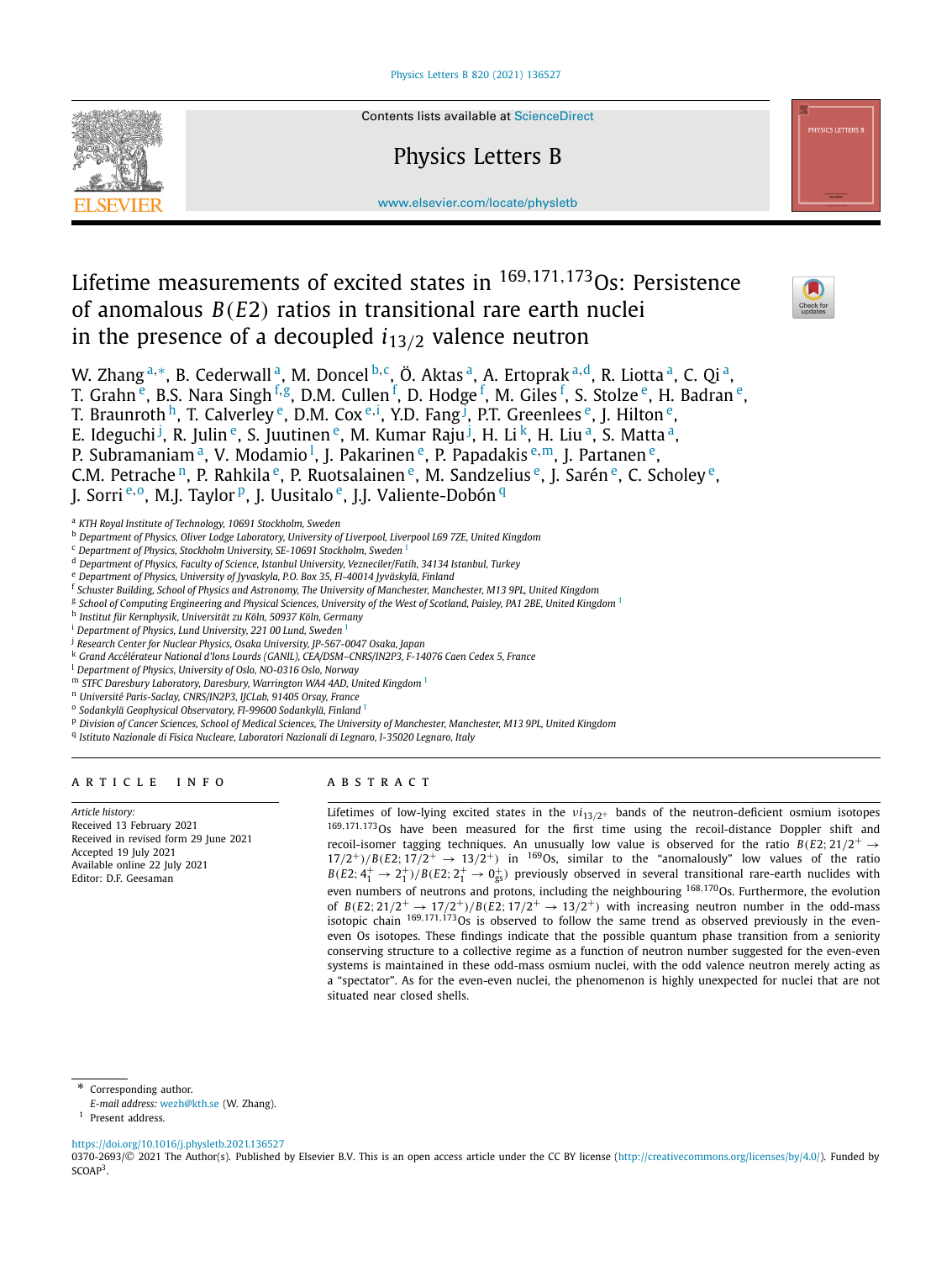# <span id="page-1-0"></span>**1. Introduction**

The emergence of collective behaviour and deformation in atomic nuclei due to the residual interactions between valence particles outside closed-shell configurations represents one of the most important challenges for the description of finite many-body quantum systems [[1,2](#page-6-0)]. Such effects imply that the wave function has spread out over multiple, coherent particle-hole components and are commonly associated with experimental observables such as a lowering of the first excited  $2^+_1$  state energy accompanied by an increase in the  $2^+_1 \rightarrow 0^+_\text{gs}$  reduced electric quadrupole transition probability, *B(E*2*)*, in atomic nuclei with even numbers of neutrons and protons. The *E*2 strength between quantum states in the nucleus is a particularly sensitive probe of the corresponding wave functions and it is consequently crucial for understanding collective phenomena. In general, a roughly inverse parabolic evolution of electric quadrupole strength is expected along isotopic chains as the nucleon numbers are varied between closed shells (see, e.g., Ref.  $[3]$  $[3]$  $[3]$ ). For a closed-shell configuration, the  $B(E2)$  value is at a minimum and governed by the individual single-particle degrees of freedom. As the nucleon number deviates from a "magic" number, quadrupole surface vibrations around spherical symmetry first develop. These are generally followed by the gradual evolution of increasingly deformed shapes towards the well-developed axiallysymmetric shapes and their associated rotational excitations and maximal *B(E*2*)* values when the Fermi level is situated at midshell.

The *B(E*2*)* values usually increase with spin for the lowlying yrast states within a collective (rotational or vibrational) band structure [[2](#page-6-0)]. As a consequence, the  $B(E2; J + 4 \rightarrow J +$ 2)/*B*(*E*2;  $J + 2 \rightarrow J$ ) ratio (hereafter designated as  $B_{4/2}$ ), *J* being the angular momentum of the lowest state in the band, is strictly larger than unity for collective excitations. For an ideal quantum rotor, a value of  $B_{4/2} = 10/7 = 1.43$  known as the Alaga rule is obtained, whereas for a harmonic vibrator,  $B_{4/2} = 2$ , reflecting the ratio between the number of phonons in the initial state for each transition. The ratio  $B_{4/2} > 1$  is also true for descriptions of collective behaviour within algebraic models such as the Interacting Boson Model (IBM) [\[4](#page-6-0)]. In principle, the only conceivable exceptions to this rule are structures exhibiting seniority symmetry near "magic" nucleon numbers or shape coexistence. While seniority conservation has previously been considered to be the most likely, albeit unexpected, scenario [[5](#page-6-0)], shape coexistence requires special attention since neutron deficient isotopes of the transition metals are well-known examples of nuclei exhibiting low-lying coexisting structures built on different quadrupole shapes [[6,7\]](#page-6-0).

We here report on the first measurement of lifetimes of excited states in <sup>169</sup>*,*171*,*173Os. Partial level schemes of these nuclei are shown in Fig. 1. The deduced *B(E*2*)* values are in qualitative agreement with the trends previously observed for members of the even-*N* tungsten, osmium and platinum isotopes [\[5,13–17\]](#page-6-0) with similar neutron numbers.

# **2. Experimental details**

Excited states in  $169$ Os,  $171$ Os, and  $173$ Os were populated in the 92Mo(83Kr, 2*pxn*) fusion-evaporation reaction at the Accelerator Laboratory of the University of Jyväskylä (JYFL), Finland. The 83Kr beam was produced and accelerated to 383 MeV by the K130 cyclotron, then bombarded a 0.52 mg/cm<sup>2</sup> thick, isotopically enriched <sup>92</sup>Mo target foil, which was stretched and mounted in



**Fig. 1.** Partial level schemes built on the  $i_{13/2}$  state of  $^{169,171,173}$ Os and the de-<br>cay paths to the ground states for  $^{169,173}$ Os. The figure has been reproduced from the data of Refs.  $[8-12]$ . The widths of the arrows above the  $13/2^+$  state are proportional to the relative intensities of the transitions. The states in red depict the isomeric states and the transitions in red were used here for tagging, see details in the text.

the differential plunger for unbound nuclear states (DPUNS) device [\[18\]](#page-6-0). The fusion-evaporation residues were slowed down in the 1 mg/cm<sup>2</sup> thick Mg degrader foil of DPUNS to approximately 80% of the initial recoil velocity before they entered the gas-filled electromagnetic ion separator RITU  $[19]$  $[19]$ . RITU was used to separate the velocity-degraded recoiling fusion products from unreacted beam particles and unwanted reaction residues and to transport them to the GREAT spectrometer [\[20\]](#page-6-0) located at its focal plane.

Prompt *γ* rays at the target position were detected by the JUROGAM II germanium detector array consisting of 15 Eurogam Phase I-type [[21](#page-6-0)] and 24 Euroball clover [\[22](#page-6-0)] escape-suppressed detectors, with a total photopeak efficiency of ∼6% at 1.3 MeV. The clover detectors were arranged symmetrically relative to the direction perpendicular to the beam (twelve at 75.5◦ and twelve at 104.5<sup>°</sup>), while the Phase I detectors were placed at backward angles with respect to the beam direction (five at 157.6° and ten at 133.6<sup>°</sup>). The lateral position and kinetic energy loss of the recoils were measured when passing through the multi-wire proportional counter (MWPC) and they were subsequently implanted into two double-sided silicon strip detectors (DSSDs) of the GREAT spectrometer. Meanwhile, the time-of-flight (TOF) between the MWPC and the DSSDs was measured, which was combined with the energy loss in the MWPC to select the recoils from the scattered beam. Located downstream of the DSSDs within the vacuum chamber was a double-sided planar germanium detector [\[23\]](#page-6-0), which was used to measure predominantly low-energy *γ* and X rays. The planar detector has an absolute efficiency of up to 30% at 100 keV [[20](#page-6-0)], making it very suitable for the measurement of lowenergy delayed or isomeric *γ* rays.

Using the recoil distance Doppler shift (RDDS) technique [[24\]](#page-6-0), lifetimes of excited states were measured at nine different targetto-degrader distances ranging from 11 μm to 2 mm. The data streaming from the JUROGAM II and the GREAT spectrometer were collected and merged using the triggerless Total Data Readout (TDR) data acquisition system with a global 100 MHz clock [[25\]](#page-6-0). Offline sorting and analysis of the measured data were performed using the GRAIN [\[26\]](#page-6-0) and RADWARE [\[27\]](#page-6-0) software packages.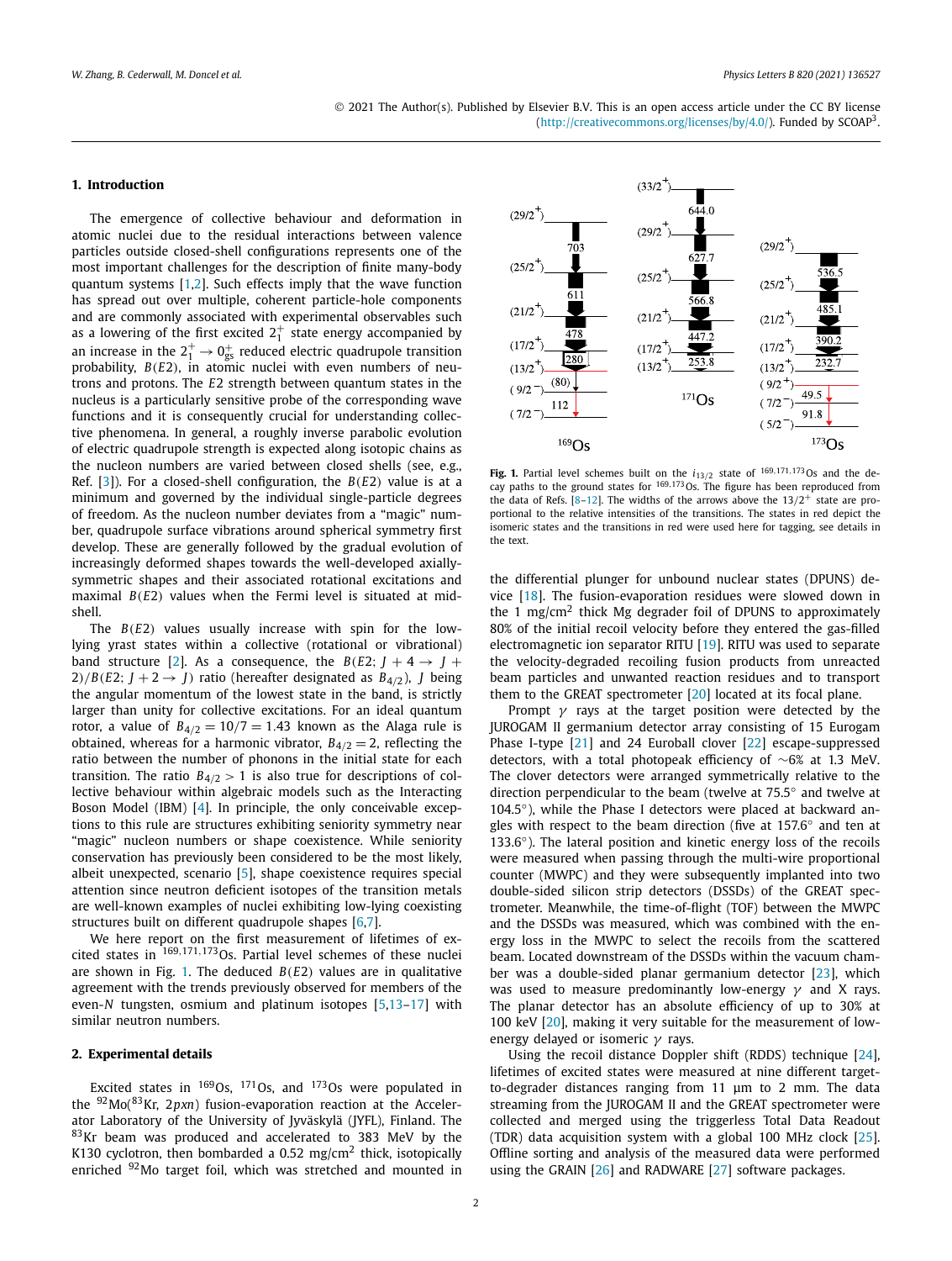## <span id="page-2-0"></span>**3. Results**

# *3.1.* <sup>169</sup>*Os*

The first observation of excited states in  $169$ Os was reported by Joss et al. and a collective band was attributed to a singleneutron *i*13*/*<sup>2</sup> configuration [[8](#page-6-0)]. Thornthwaite [\[9\]](#page-6-0) later proposed the bandhead  $13/2^+$  state to be an isomeric state with a halflife of 17.3(12) μs and tentatively assigned a cascade of 80 keV and 112 keV *γ* -ray transitions to connect the *νi*13*/*<sup>2</sup> band to the 7*/*2− ground state. The rotational sequence in the yrast band and its decay path to the 7*/*2− ground state is displayed in Fig. [1.](#page-1-0) In the present experiment, the 112 keV *γ* -ray transition was clearly observed by the planar detector at the focal plane, while the 80 keV transition was extremely weak and its correlation with 112 keV was barely visible above the background, presumably due to its large internal conversion coefficient. The strong presence of Os K X-rays in coincidence with the 112 keV line in the focal plane germanium detectors supports this assumption. In this work, recoil-isomer tagging (RIT) [\[28\]](#page-6-0) was employed in order to select the *γ* -ray transitions of interest from the vast background of *γ* rays from more prolific reaction channels. Isomer-delayed 112 keV transitions detected at the focal plane within 30 μs after the recoil implantation were used to select the temporally correlated prompt *γ* rays of 169Os emitted at the target position. The alternative approach of using recoil-decay tagging (RDT) [\[29\]](#page-6-0) technique proved in this case to yield insufficient statistics and selectivity due to the low *α*-decay branching ratio of 11(1)% and the relatively long halflife of 3.6(2) s [\[30\]](#page-6-0).

In the present study, the lifetimes of the  $I^{\pi} = 17/2^+$  and  $21/2$ <sup>+</sup> yrast states were measured using the RDDS method applied to the detectors at 157.6◦ and 133.6◦. Typical spectra and the time-behaviour evolution with the target-to-degrader distance at 157.6◦ of the 280 keV and 479 keV *γ* -ray transitions are illustrated in Fig. 2 (a) and (b), respectively. The lifetimes were extracted by means of the Differential Decay Curve Method (DDCM) for the singles case [[24,31](#page-6-0)] which is a variation of the RDDS approach. For a level of interest, *i*, with a depopulating transition feeding the level, *j*, and populated directly from the level *h*, namely  $h \rightarrow i \rightarrow j$ , the lifetime is given by:

$$
\tau_i(x) = -\frac{Q_{ij}(x) - b_{ij} \sum_h (J_{hi}/J_{ij}) Q_{hi}(x)}{\frac{d}{dx} Q_{ij}(x)} \frac{1}{v},\qquad(1)
$$

where  $Q_{ij}(x) = I_{ij}^d(x)/(I_{ij}^d(x) + I_{ij}^s(x)), I_{ij}^d(x)$  and  $I_{ij}^s(x)$  are the degraded and fully Doppler-shifted components of the transitions under investigation, respectively. And *bij* is the branching ratio of level *i* depopulating to *j*, *v* is the average recoil velocity and *Jhi, Jij* are the relative intensities of the feeding and depopulating transitions, respectively. The derivative of  $Q_{ij}(x)$  as a function of the distance,  $\frac{d}{dx}Q_{ij}(x)$ , was extracted using the APATHIE software [[32](#page-6-0)]. The measured mean lifetimes of the 17*/*2+ and 21*/*2+ states were deduced from the statistical weighted average of the individual lifetimes at the different target-to-degrader distances within the sensitive region, as shown in Fig. 3 (a) and (b).

In a singles RDDS analysis, the lifetime of the level of interest can be influenced by unobserved feeding. As has been discussed in Refs. [\[31,33,34\]](#page-6-0), in certain cases where the observed feeding times are not particularly long compared with the depopulating transition and the majority of the feeding is observed, it is reasonable to assume that the unobserved feeding does not significantly perturb the measured lifetime values. This assumption has been tested and validated in several measurements [[35–37\]](#page-6-0) where both singles and coincidence RDDS analysis were carried out, and has been applied in the present analysis. The final lifetime,  $\tau$ , for each state was



**Fig. 2.** Examples of RIT *γ* -ray singles spectra recorded at 157.6◦ at different target to degrader distances for (a) the 280 keV *γ* -ray transition depopulating the 17*/*2<sup>+</sup> state and (b) the 478 keV transition depopulating the  $21/2^+$  state in  $169$ Os. The dashed blue and red lines represent fits for the degraded and fully shifted components, respectively, while the black solid line shows the sum of the two fitted components.



**Fig. 3.** Lifetimes of (a) the  $17/2^+$  state and (b) the  $21/2^+$  state in  $169$ Os extracted from the data recorded at 157.6◦ in the region of sensitivity along with the final mean lifetime (solid line) and uncertainty (dashed lines). (c) Normalized decay curves of the two excited states under study and their polynomial fit indicated by the dashed lines.

determined as the weighted average of the two values extracted separately from the data recorded at 157.6<sup>°</sup> and 133.6<sup>°</sup>. The corresponding reduced transition probability *B(E*2 ↓*)* can be deduced using the following equation:

$$
B(E2 \downarrow) = \frac{8.1766 \times 10^{-2}}{E_{\gamma}^{5} \tau (1 + \alpha)} \left[ e^{2} b^{2} \right]
$$
 (2)

where  $\alpha$  is the internal conversion coefficient taken from Ref. [[38\]](#page-6-0), *E*<sub>*γ*</sub> is the transition energy in MeV, and  $τ$  is the extracted lifetime of the state of interest in picoseconds. The reduced transition quadrupole moments  $|Q_t|$  are extracted from the  $B(E2)$  values within the rotational model [[39\]](#page-6-0). Assuming  $K = 1/2$  for the yrast band of <sup>169</sup>Os, values of  $|Q_t| = 4.3(5)$  *eb* and  $|Q_t| = 3.7(5)$  *eb*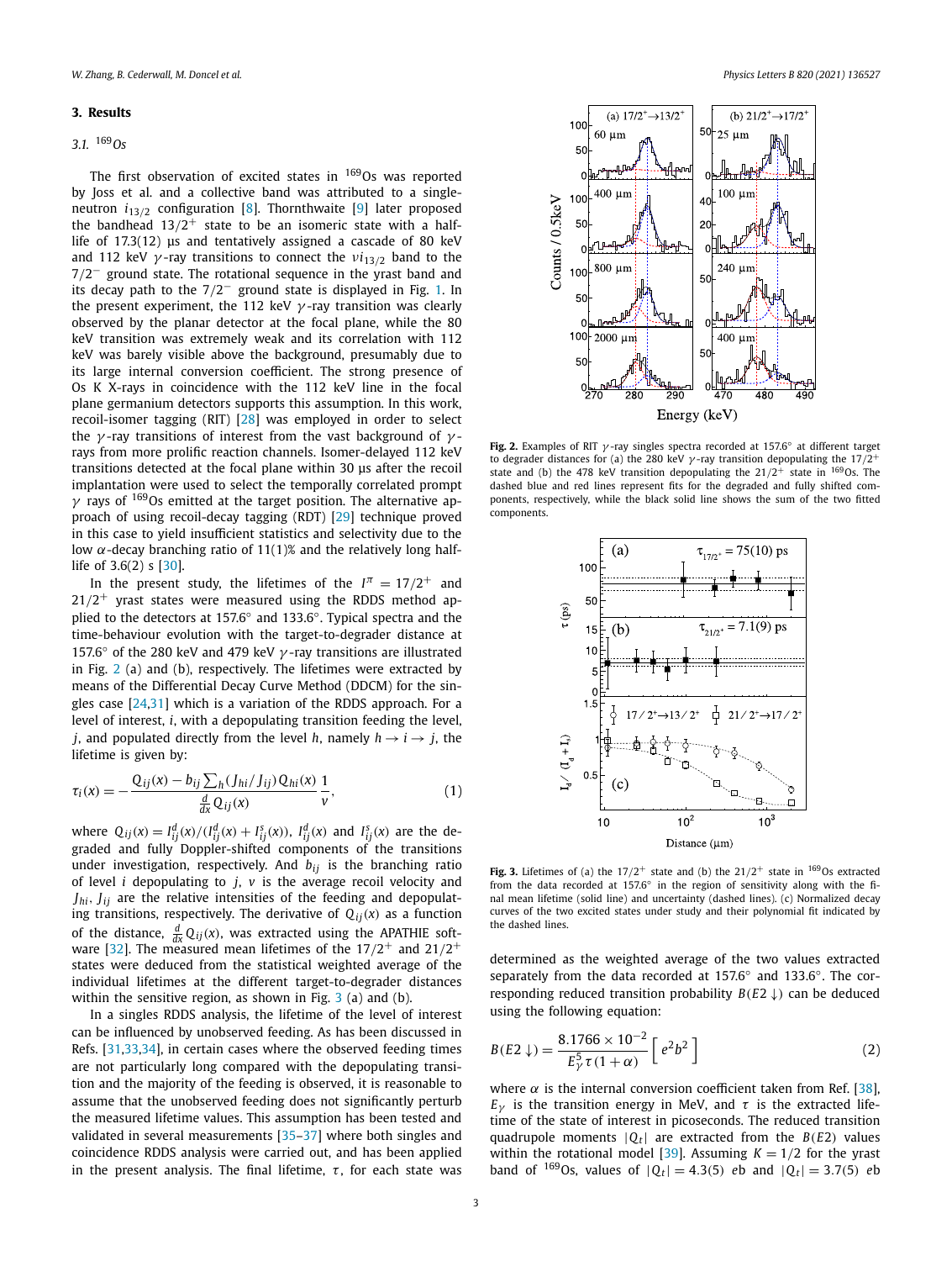are deduced for the 280 keV and 478 keV transitions, respectively. Assuming  $K = 3/2$ , the corresponding transition quadrupole moments  $|Q_t|$  are 4.6(5) *eb* and 3.9(5) *eb*, respectively. The final mean lifetime *τ*,  $B(E2 \downarrow)$ , and  $|O_t|$  are listed in Table [1](#page-4-0) assuming  $K = 1/2$  (i.e. that the unpaired neutron mostly occupies the 1*/*2+[660] Nilsson orbital).

# *3.2.* <sup>171</sup>*Os*

The relatively large reaction cross-section for the 2p2n evaporation channel leading to the nucleus 171Os made it suitable for a *γ γ* -coincidence analysis. The two separate coincident matrices for each target-to-degrader distance were obtained by sorting the recoil-gated *γ* -rays recorded with the Phase-I detectors at 157.6◦ or 133.6◦ on one axis and the coincident *γ* -rays recorded with the whole JUROGAM array on the other axis. In the present RDDS study of  $171$ Os, two types of gating procedures were used, namely gating on a depopulating transition or a feeding transition. In the latter case, unobserved side-feedings can be effectively ruled out [[24](#page-6-0)].

A gate on a depopulating transition was used for the 29*/*2+ state where the gate was set on the full line shape of the 253.8 keV transition  $(17/2^+ \rightarrow 13/2^+)$ . The method employed here to determine the lifetime is the same as the one used for the singles case (Eq. ([1](#page-2-0))), where the same assumption was made concerning the unobserved feeding. Gating on a feeding transition can eliminate the uncertainties originating from the unobserved feeding transitions effectively [\[24](#page-6-0)], which was used for the analysis of the other three lower yrast states. To produce the gated spectra of the  $17/2^+$  and  $21/2^+$  states, the gate was set on the full line shape of the 627.7 keV ( $29/2^+ \rightarrow 25/2^+$ ) transition. For the  $25/2^+$  state, the gate was set on the 644.0 keV  $(33/2^+ \rightarrow 29/2^+)$  transition. Typical projections of recoil-gated *γ γ* -coincidence spectra and the time-behaviour evolution with the target-to-degrader distance for the first two excited states are shown in Fig. 4. The lifetimes of the yrast  $17/2^+$ ,  $21/2^+$  and  $25/2^+$  excited states were extracted using the following equation [\[24\]](#page-6-0):

$$
\tau_i(x) = \frac{Q_{hi}(x) - Q_{ij}(x)}{\frac{d}{dx}Q_{ij}(x)} \frac{1}{v},\tag{3}
$$

where the quantities  $Q_{ij}(x)$  and  $Q_{hi}(x)$  have been described in Eq. ([1](#page-2-0)).

In Fig. 5 the lifetime values are shown for the yrast  $17/2^+$ ,  $21/2^+$ ,  $25/2^+$ , and  $29/2^+$  states in <sup>171</sup>Os. The results were obtained within the sensitive target-to-degrader distance region using the germanium detectors placed at an angle 133.6◦ relative to the beam direction and the normalized decay curves  $I_{ij}^d/(I_{ij}^d+I_{ij}^s)$ . The lifetimes measured in different conditions, the final weighted average lifetimes, as well as the corresponding transition probabilities  $B(E2 \downarrow)$  and quadrupole moments  $|Q_t|$  are summarized in Table [1.](#page-4-0) With the  $K = 3/2$  assumption for the yrast band of <sup>171</sup>Os, quadrupole moments  $|Q_t| = 4.7(4)$  *eb* and  $|Q_t| = 4.4(6)$  *eb* are deduced for the first two transitions, respectively. Assuming  $K = 5/2$ , the corresponding quadrupole moments 5.3(4) *e*b 4.7(6) *e*b for the first two transitions are obtained.

# *3.3.* <sup>173</sup>*Os*

The isomeric  $9/2^+$  state in <sup>173</sup>Os, shown in Fig. [1,](#page-1-0) was firstly observed and estimated to have a lifetime of several microseconds by Bark et al. [\[11\]](#page-6-0). An unobserved transition with an estimated energy of less than 60 keV was postulated to depopulate from the  $13/2^+$  state to the  $9/2^+$  state and a series of transitions were assigned as members of the favoured sequence of the *i*13*/*<sup>2</sup>



**Fig. 4.** Recoil-gated  $\gamma - \gamma$  coincidence spectra of <sup>171</sup>Os measured at different target to degrader distances at 133.6°: (a) the  $17/2^+ \rightarrow 13/2^+$  transition at 253.8 keV and (b) the  $21/2^+ \rightarrow 17/2^+$  transition at 447.2 keV, after gating on the  $29/2^+ \rightarrow 25/2^+$ transition at 627.7 keV.



**Fig. 5.** Lifetimes of the (a)  $17/2^+$ , (b)  $21/2^+$ , (c)  $25/2^+$  and (d)  $29/2^+$  states in  $171$ Os extracted from the data recorded at 133.6 $\degree$  in the region of sensitivity along with the final mean lifetime (solid line) and uncertainty (dashed lines). (e) Normalized degraded intensity of the depopulating transitions for the four excited states under investigation and their polynomial fit indicated by the dashed lines.

band [\[11](#page-6-0)]. Subsequently, the *i*13*/*<sup>2</sup> band was confirmed and extended by Kalfas et al. [[12\]](#page-6-0). In the present work, by employing the RIT technique, isomer-delayed 49.5 keV and 91.8 keV transitions, which were detected at the focal plane within 30 μs after the recoil implantation, were used for tagging to select the correlated prompt  $\gamma$  rays of <sup>173</sup>Os emitted at the target position. Due to the low production cross section via the 2p evaporation channel, the lifetimes of the first two excited states 17*/*2+ and 21*/*2+ were measured only with the detectors placed at 133.6<sup>°</sup> and then extracted by using Eq. ([1](#page-2-0)).

Examples of typical spectra for the 232.7 keV and 390.2 keV transitions are illustrated in Fig. [6](#page-4-0) and the lifetime determina-tion of the two states is shown in Fig. [7.](#page-4-0) Assuming  $K = 5/2$  for the  $i_{13/2}$  band of  $173$ Os as introduced in Ref. [\[12\]](#page-6-0), the transition quadrupole moments  $|Q_t| = 5.2(5)$  *eb* and  $|Q_t| = 6.2(12)$  *eb*,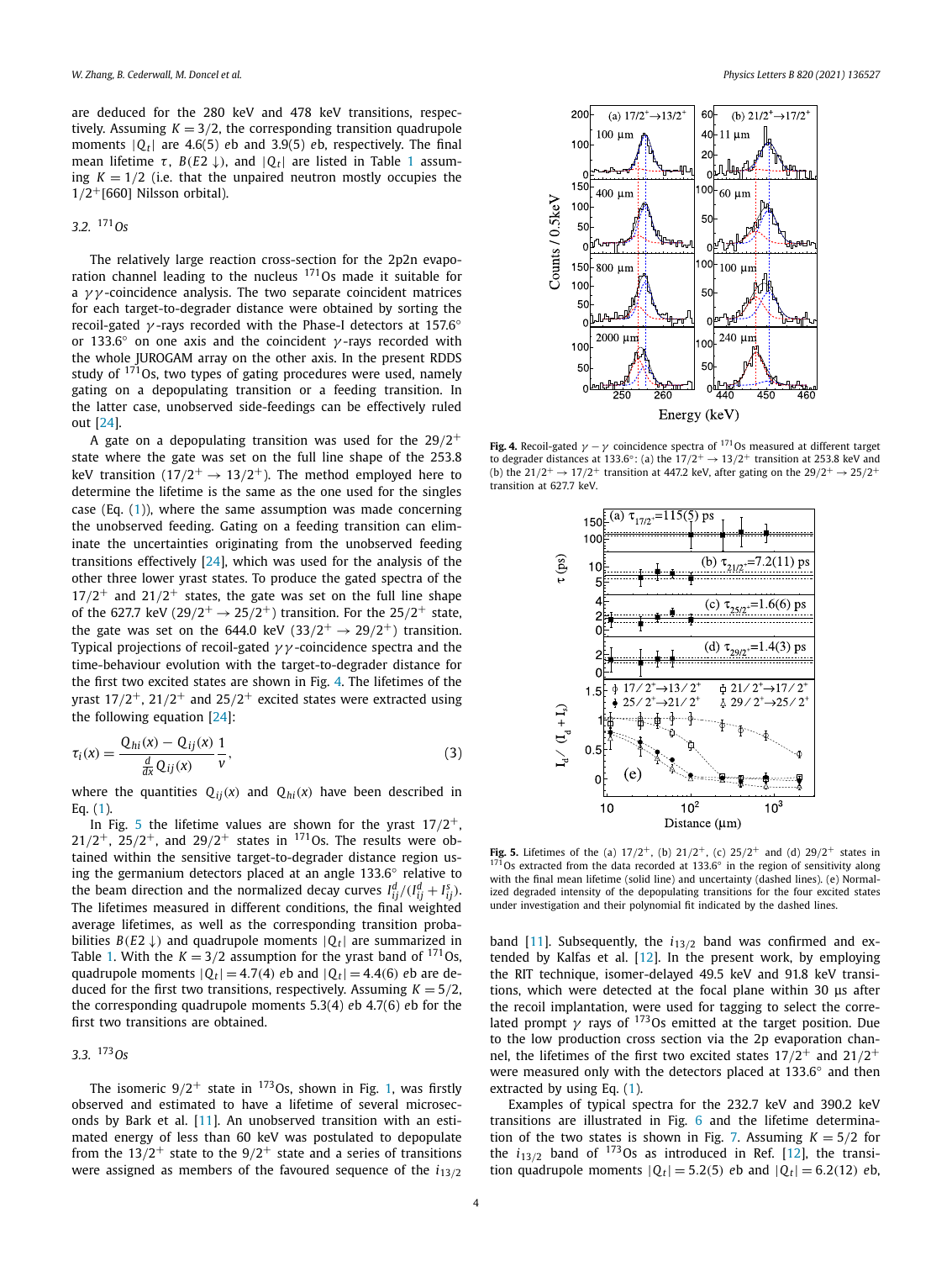## <span id="page-4-0"></span>**Table 1**

Measured lifetime values and extracted electromagnetic properties for excited states under investigation in <sup>169</sup>Os, <sup>171</sup>Os and <sup>173</sup>Os. *K* = 1/2,  $K = 3/2$ , and  $K = 5/2$  are assumed for the  $i_{13/2}$  bands of <sup>169</sup>Os, <sup>171</sup>Os, and <sup>173</sup>Os, respectively.

|             | $E_{\nu}$ (keV) | $I_i^{\pi} \rightarrow I_f^{\pi}$                          | Detector<br>angle | Coincidences<br>$\tau_i$ (ps) | Singles | Average values |                           |              |
|-------------|-----------------|------------------------------------------------------------|-------------------|-------------------------------|---------|----------------|---------------------------|--------------|
|             |                 |                                                            |                   |                               |         | $\tau$ (ps)    | $B(E2 \downarrow)$ (W.u.) | $ Q_t $ (eb) |
| $169$ Os    | 280             | $17/2^+ \rightarrow 13/2^+$                                | $133.6^\circ$     |                               | 72(5)   |                |                           |              |
|             |                 |                                                            | $157.6^\circ$     |                               | 75(10)  |                |                           |              |
|             |                 |                                                            |                   |                               |         | 74(9)          | 104(15)                   | 4.3(5)       |
|             | 478             | $21/2^+ \rightarrow 17/2^+$                                | $133.6^\circ$     |                               | 6.9(12) |                |                           |              |
|             |                 |                                                            | $157.6^\circ$     |                               | 7.1(9)  |                |                           |              |
| $^{171}$ Os |                 |                                                            |                   |                               |         | 7.0(10)        | 82(12)                    | 3.7(5)       |
|             | 253.8<br>447.2  | $17/2^+ \rightarrow 13/2^+$<br>$21/2^+ \rightarrow 17/2^+$ | $133.6^\circ$     | 115(5)                        |         |                |                           |              |
|             |                 |                                                            | $157.6^\circ$     | 106(10)                       |         |                |                           |              |
|             |                 |                                                            |                   |                               |         | 110(9)         | 109(9)                    | 4.7(4)       |
|             |                 |                                                            | $133.6^\circ$     | 7.2(11)                       |         |                |                           |              |
|             |                 |                                                            | $157.6^\circ$     | 7.7(10)                       |         |                |                           |              |
|             |                 |                                                            |                   |                               |         | 7.5(10)        | 105(14)                   | 4.4(6)       |
|             | 566.8           | $25/2^+ \rightarrow 21/2^+$                                | $133.6^\circ$     | 1.6(6)                        |         |                |                           |              |
|             |                 |                                                            | $157.6^\circ$     | 1.9(6)                        |         |                |                           |              |
|             |                 |                                                            |                   |                               |         | 1.7(5)         | 140(50)                   | 4.6(16)      |
|             | 627.7           | $29/2^+ \rightarrow 25/2^+$                                | $133.6^\circ$     |                               | 1.4(3)  |                |                           |              |
|             |                 |                                                            | $157.6^\circ$     |                               | 1.3(4)  |                |                           |              |
|             |                 |                                                            |                   |                               |         | 1.3(4)         | 110(25)                   | 4.3(11)      |
| $173$ Os    | 232.7           | $17/2^+ \rightarrow 13/2^+$                                | $133.6^\circ$     |                               | 172(15) | 172(15)        | 101(9)                    | 5.2(5)       |
|             | 390.2           | $21/2^+ \rightarrow 17/2^+$                                | $133.6^\circ$     |                               | 8.5(16) | 8.5(16)        | 180(35)                   | 6.2(12)      |



**Fig. 6.** Examples of RIT  $\gamma$ -ray singles spectra measured at 133.6 $\circ$  to the beam axis for (a) the 232.7 keV transition depopulating the 17*/*2+ state and (b) the 390.2 keV transition depopulating the 21*/*2<sup>+</sup> state in 173Os.

for the  $17/2^+ \rightarrow 13/2^+$  and  $21/2^+ \rightarrow 17/2^+$  transitions, respectively, are obtained within the rotational model [[39](#page-6-0)] and given in Table 1 together with the mean lifetimes and the corresponding transition probabilities  $B(E2 \downarrow)$ . With the  $K = 3/2$  assumption, the corresponding quadrupole moments for these two transitions  $|Q_t| = 4.6(4)$  *eb* and  $|Q_t| = 5.8(11)$  *eb* are deduced.

# **4. Discussion**

Excitation energy ratios, *E*4<sup>+</sup> */E*2<sup>+</sup> for even-mass Os isotopes and  $(E_{21/2^+} - E_{13/2^+})/(E_{17/2^+} - E_{13/2^+})$  for the  $\nu i_{13/2^+}$  bands in odd-mass Os isotopes, are shown in Fig. [8\(](#page-5-0)a). The energy ratios are compared with predictions for a harmonic vibrator and the collective model for rigid axial and gamma-soft triaxial rotors [\[2,44\]](#page-6-0). While the energy ratios for the even and odd-*N* isotopes follow each other rather closely as a function of neutron number until  $N = 98$ , a bifurcation between the even and odd-mass isotopes appears for *N*  $>$  98. After this point, the  $E_{4_1^+}/E_{2_1^+}$  ratios for the even-



**Fig. 7.** Lifetimes of the (a)  $17/2^+$  and (b)  $21/2^+$  states in  $17^3$ Os at 133.6° in the region of sensitivity along with the final mean lifetime (solid line) and uncertainty (dashed lines). (c) Normalized decay curves of the two excited states under investigation and their polynomials fit indicated by the dashed lines.

mass isotopes start deviating from the  $(E_{21/2} - E_{13/2})/(E_{17/2} - E_{17/2})$  $E_{13/2+}$ ) ratios for the  $\nu$ i<sub>13/2+</sub> bands, demonstrating the entry into a regime where the odd valence quasineutron is strongly coupled to the even-even core. For neutron numbers *N <* 98, the odd  $i_{13/2^+}$  valence neutron is decoupled from the core and does not essentially affect the relative excitation energies within the *ν*i<sub>13/2+</sub> bands. With the exception of  $163W$  [\[45](#page-6-0)], a similar trend is found in the neighbouring W isotopic chain (see below). In Fig. [8\(](#page-5-0)b) the experimental *B*(*E*2;  $17/2^+$   $\rightarrow$   $13/2^+$ ) values for  $vi_{13/2^+}$  bands in the odd-mass Os isotopes are compared with the  $B(E2; 2^+_1 \rightarrow 0^+_{\rm gs})$ values for the even-mass Os isotopes. In Fig.  $8(c)$  $8(c)$  ratios of the *B*(*E*2 ↓*)* values: *B*(*E*2; 21/2<sup>+</sup> → 17/2<sup>+</sup>)/*B*(*E*2; 17/2<sup>+</sup> → 13/2<sup>+</sup>) for the  $vi_{13/2^+}$  bands in the odd-*N* Os isotopes and  $B(E2; 4^+_1 \rightarrow$  $2^+_1$ */B*(*E*2;  $2^+_1$   $\rightarrow$  0<sub>gs</sub>) for even-*N* isotopes are shown. The ratios of reduced transition probabilities, *B*4*/*2, in the lightest even-mass osmium isotopes and other neutron-deficient tungsten and platinum nuclei are known to reveal apparently "anomalous" val-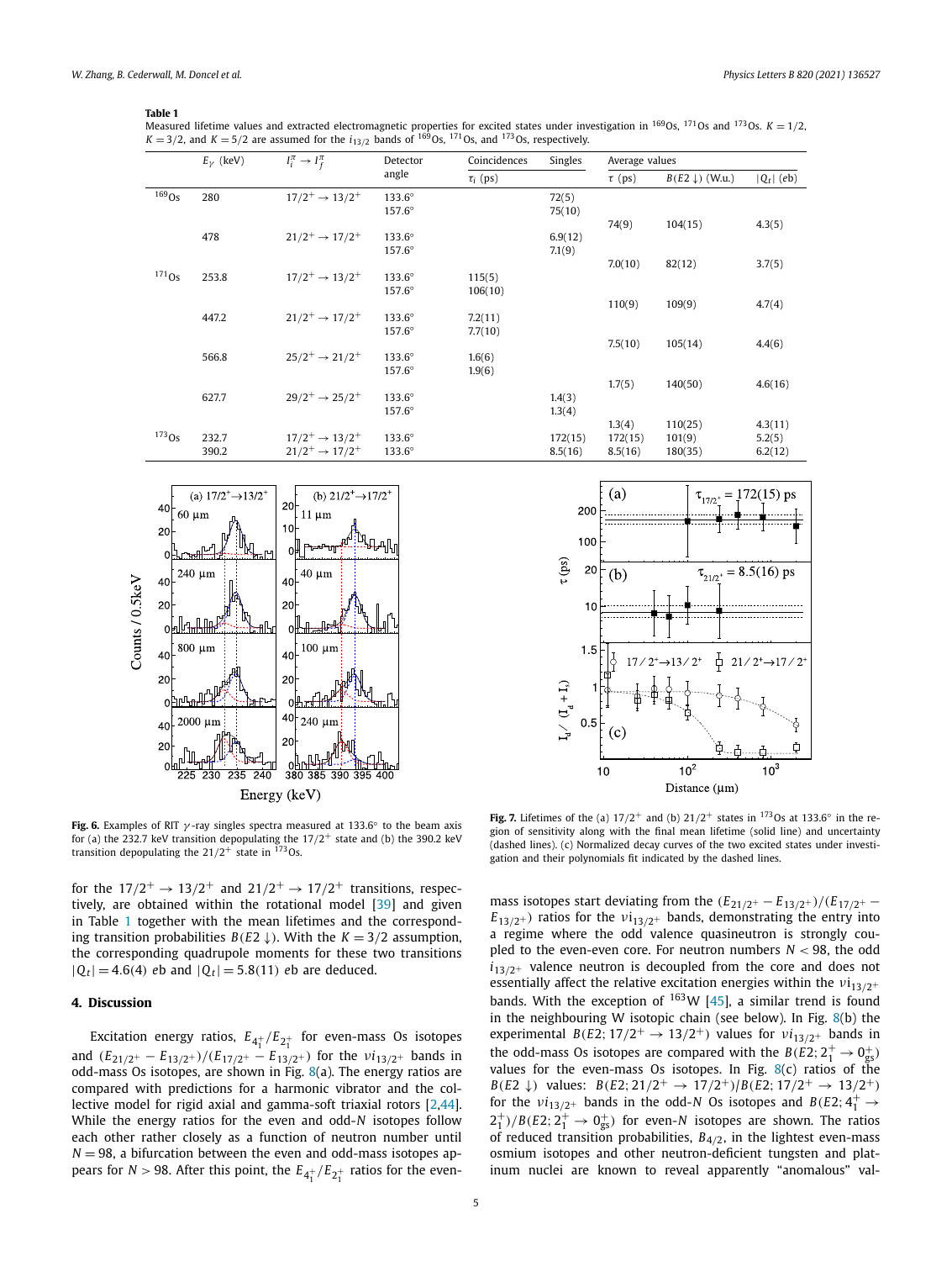<span id="page-5-0"></span>

Fig. 8. (a) Ratios between the excitation energies of the first excited  $4^+$  and  $2^+$ states for even-mass Os isotopes (black filled squares) compared with the corresponding ratios for the  $21/2^+$  and  $17/2^+$  states relative to the  $13/2^+$  state for odd-mass Os isotopes (red open squares). (b) Experimental *B(E*2 ↓*)* values for the even Os isotopes (squares) and for the odd Os isotopes (triangles) (c) Ratios of *B*(*E*2  $\downarrow$ *)* values: *B*(*E*2; 21/2<sup>+</sup>  $\rightarrow$  17/2<sup>+</sup>)/*B*(*E*2; 17/2<sup>+</sup>  $\rightarrow$  13/2<sup>+</sup>) for odd-N isotopes and  $B(E2; 4^+_1 \rightarrow 2^+_1)/B(E2; 2^+_1 \rightarrow 0^+_{gs})$  for even-*N* isotopes. Predictions for a harmonic vibrator and collective models for axial and *γ*-soft triaxial rotors [[2,44\]](#page-6-0) are<br>shown as dashed lines. The experimental *B*(*E*2 ↓) values for <sup>169,170</sup>,17<sup>3</sup>Os have been measured in the present work,  $^{168}$ Os is taken from Ref. [\[13](#page-6-0)],  $^{170}$ Os from Ref. [\[14](#page-6-0)] and the rest from Refs. [\[40–43](#page-6-0)].

ues that cannot be reproduced in terms of the collective rotational model [[5,13–15](#page-6-0)]. Of the presently obtained new *B*4*/*<sup>2</sup> ratios in  $^{169,171,173}$ Os, the  $B_{4/2}$  values for  $^{169}$ Os and  $^{171}$ Os deviate clearly from the expectations for collective excitations. The ratio  $B_{4/2}$ ( $^{169}$ Os) = 0.79(16) might also be considered "anomalous", even though it, interestingly, seems to be significantly larger than for its even-N nearest neighbours <sup>168</sup>Os and <sup>170</sup>Os. Turning to the Interacting Boson Model, "microscopic" predictions of collective behaviour in the W, Os, and Pt nuclei of interest can be studied. Fig. [9](#page-6-0) shows  $B(E2 \downarrow)$  values and  $B_{4/2}$  ratios as a function of the boson quantum number  $N_b = (N_N + N_P)/2$ , where  $N_N$  and  $N_P$  are the number of neutrons and proton holes relative to the closedshell neutron or proton number 82 (for neutron numbers *>* 104 the closed shell at 126 is chosen as a reference). The *B(E*2*)* values, as shown in Fig.  $9$  (a), follow the expected increasing trend as a function of increasing valence pair number with a saturation around the middle of the neutron  $N = 82 - 110$  shell ( $N_b > 10$ ), and also reveal the expected tendency of increasing collectivity with the neutron-proton valence number product  $N_N \times N_P$  [\[54\]](#page-6-0) which in this case for a given  $N_b$  is successively larger for smaller *Z*, i.e. larger for tungsten than osmium and larger for osmium than platinum.

The *B*4*/*<sup>2</sup> ratios in Fig. [9](#page-6-0) (b) are compared with the predictions for the U(5) (vibrational), O(6) (*γ* -soft triaxial rotor), and SU(3) (axial rotor) limits of the IBM. The *B*4*/*<sup>2</sup> ratios exhibit the previously noted and unexpected "phase transition" for  $N_b \approx 8 - 10$  between an apparently non-collective and a collective regime [[5,13–15](#page-6-0)]. The results obtained in the present work show that both the  $B(E2; 17/2^+ \rightarrow 13/2^+)$  values and the *B*(*E*2; 21/2<sup>+</sup>  $\rightarrow$  17/2<sup>+</sup>)/*B*(*E*2; 17/2<sup>+</sup>  $\rightarrow$  13/2<sup>+</sup>) ratios for <sup>169</sup>*,*171*,*173Os follow, within experimental uncertainties, those of the corresponding  $B(E2)$  values and  $B_{4/2}$  ratios in the neighbouring even-*N* isotopes, as expected from the similar energy ratios and consistent with the decoupling of the odd  $i_{13/2+}$  valence neutron from the core. This accordingly indicates that the odd  $i_{13/2+}$  valence neutron has little effect on the electric quadrupole strength. In the recent work of Lewis et al. [[45\]](#page-6-0), lifetime measurements for the 21/2<sup>+</sup> and 17/2<sup>+</sup> states in the  $vi_{13/2^+}$  band of <sup>163</sup>W were reported. As can be seen in Fig. [9](#page-6-0) (b), the *B*4*/*<sup>2</sup> ratio reported for  $163W$  [\[45\]](#page-6-0), although with a relatively large experimental uncertainty, stands out and deserves further attention. Furthermore, the reported  $B_{4/2}$  ratio for  $163W$  is in better agreement with the collective vibrational limit rather than a collectively rotating system as was proposed in Ref. [\[45\]](#page-6-0). Lewis et al. [[45\]](#page-6-0) also argued that the core polarising effect of the  $i_{13/2+}$  valence neutron would influence the  $B_{4/2}$  ratio in <sup>163</sup>W by making it adopt an axial prolate shape. This, however, is not likely since its  $B(E2; 17/2^+ \rightarrow 13/2^+)$  value lies right in between the  $B(E2; 2^+_1 \rightarrow 0^+_g)$  values for the closest even-*N* W isotopes  $^{162}$ W and  $^{164}$ W [\[16\]](#page-6-0) and follows the observed systematic dependence on  $N_b$  rather well. Furthermore, the energy ratio *(E*21*/*2<sup>+</sup> − *<sup>E</sup>*13*/*2<sup>+</sup> *)/(E*17*/*2<sup>+</sup> − *<sup>E</sup>*13*/*2<sup>+</sup> *)* for 163W also lies in between the corresponding  $E_{4^+_1}/E_{2^+_1}$  ratios for the nearest even-mass W isotopes [\[55](#page-6-0)–[57](#page-6-0)]. We also note that the *B*(*E*2;  $17/2^+$   $\rightarrow$   $13/2^+$ ) and *B*( $E2$ ;  $21/2^+$   $\rightarrow$  17/2<sup>+</sup>) values measured for <sup>167</sup>W [\[46\]](#page-6-0) are found to agree well with the systematic trends in the tungsten isotopes. In Ref.  $[45]$  $[45]$  $[45]$  the anomalous  $B_{4/2}$  ratios previously observed in neutron deficient W and Pt nuclei  $[5,15]$  $[5,15]$  were attributed to their *γ* -soft triaxial shapes for which the projected angular momentum quantum, *K*, is not a conserved quantum number. Such effects are, however, included in the predictions from collective models for triaxial and *γ* -soft rotors (see, e.g., Refs. [\[2,44](#page-6-0)]).

In principle, shape coexistence cannot be excluded as a possible cause for an "anomalous"  $B_{4/2}$  < 1 if, for example, a smooth transition to a less collective structure would occur as a function of increasing angular momentum in the yrast band. However, such a phenomenon might be considered rather remarkable in itself and we are not aware of any reports of cases in the literature where  $B_{4/2}$  < 1 within the relatively wide and well-known region of Os-Pt-Hg nuclei exhibiting shape coexistence near the ground state. For instance, two cases close to the nuclei of interest in this work where shape coexistence has been extensively discussed are  $172$ Os [\[58](#page-6-0)] and  $176$ Pt [\[59,60\]](#page-6-0) for which the measured *B*<sub>4</sub> $/2$ </sub> ratios are *B*<sub>4</sub> $/2$ </sub> = 1.49 $(17)$  [\[17](#page-6-0)] and *B*<sub>4</sub> $/2$ </sub> = 1.86 $(25)$  [[59\]](#page-6-0), respectively. In the osmium isotopes, manifestations of coexistence of different quadrupole-deformed shapes have been associated with an early upbend in the yrast band. This happens at spin *I*  $\approx$  6*h* in the yrast ground-state band of <sup>172</sup>Os [\[58](#page-6-0)], which was successfully interpreted based on a phenomenological band mixing model [[11](#page-6-0),[61](#page-6-0)–[63\]](#page-6-0). In the more neutron deficient Os isotopes  $^{171}$ Os [\[10\]](#page-6-0),  $^{170}$ Os [\[61](#page-6-0)], and  $^{168}$ Os [\[64](#page-6-0)], band mixing calculations suggested that as the neutron number decreases toward the  $N = 82$  closed shell, the deformed prolate intruder band is shifted to increasingly higher excitation energies relative to the weakly deformed ground-state band. Based on this systematic trend it is not anticipated that shape coexistence will play an important role in the low-lying yrast structures in Os isotopes with  $N < 96$  and even less likely that it will lead to the ratio *B*4*/*<sup>2</sup> *<* 1.

We conclude that the enigma of anomalous *B*4*/*<sup>2</sup> ratios in the region of heavy, neutron deficient transitional nuclei appears to remain unexplained by theory. Furthermore, the present work indicates that the addition of an odd *i*13*/*2<sup>+</sup> valence neutron has little effect on either the *B(E*2*)* value or the *B*4*/*<sup>2</sup> ratio of these even-*N* systems.

# **5. Summary**

The lifetimes of the first excited  $17/2^+$  and  $21/2^+$  states in the neutron-deficient osmium isotopes <sup>169</sup>*,*171*,*173Os as well as the  $25/2^+$  and  $29/2^+$  states in <sup>171</sup>Os have been measured using the